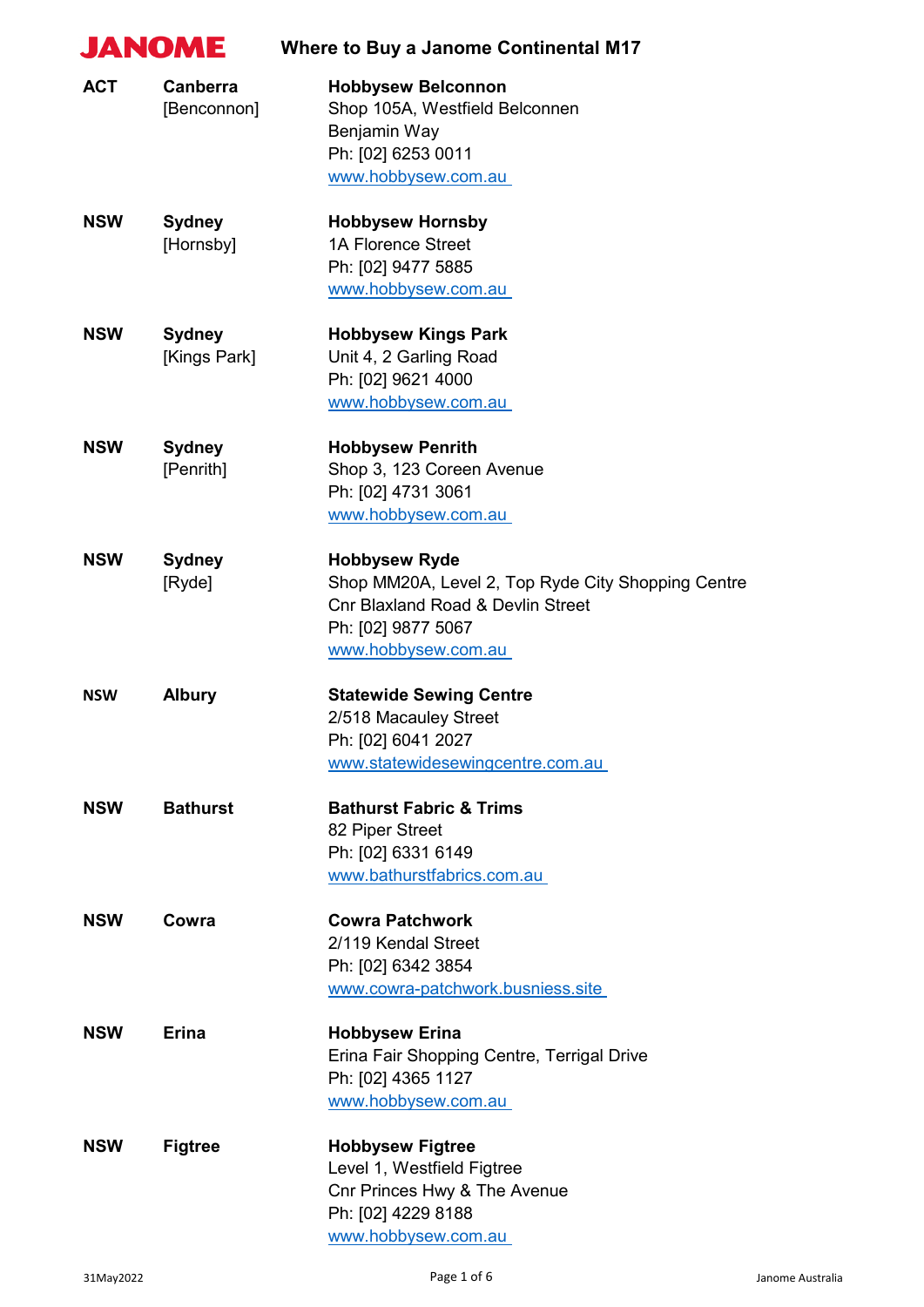| <b>JANOME</b> |                                   | <b>Where to Buy a Janome Continental M17</b>                                                                                  |
|---------------|-----------------------------------|-------------------------------------------------------------------------------------------------------------------------------|
| <b>NSW</b>    | <b>Newcastle</b><br>[Waratah]     | <b>Zig Zag Sewing</b><br>31 Crescent Road<br>Ph: [02] 4960 2426<br>www.zigzagsewing.com.au                                    |
| <b>NSW</b>    | <b>Port Macquarie</b>             | <b>Stitched n Framed</b><br>Unit 18 / 14 Acacia Avenue<br>Ph: [02] 6581 3338<br>www.stitchednframed.com.au                    |
| <b>NSW</b>    | <b>Singleton</b>                  | <b>Inspired Embroidery and Sewing</b><br>250 John Street<br>Ph: [02] 6571 4000                                                |
| <b>NSW</b>    | <b>Taree</b>                      | <b>Country Pickins at the Corner</b><br>29 Pulteney Street<br>Ph: [02] 6552 2092<br>www.countrypickins.com.au                 |
| <b>NSW</b>    | <b>Toronto</b>                    | <b>Toronto Easy Sew</b><br>8 Donnelly Avenue<br>Ph: [02] 4959 3518                                                            |
| <b>NSW</b>    | <b>Toukley</b>                    | <b>Set on Sewing &amp; Craft</b><br>Shop 2, Ron Alt Lane<br>Ph: [02] 4397 2373<br>www.setonsewingandcraft.com.au              |
| QLD           | <b>Brisbane</b><br>[Boondall]     | <b>Sherlock Holmes Sewing Machines</b><br>Shop 8, 2337 Sandgate Road<br>Ph: [07] 3865 8505<br>www.sherlockholmesqld.com       |
| QLD           | <b>Brisbane</b><br>[Capalaba]     | <b>Pleasuresew</b><br>Shop 1, 145 Old Cleveland Road<br>Ph: [07] 3245 5303<br>www.pleasuresew.net.au                          |
| <b>QLD</b>    | <b>Brisbane</b><br>[Everton Park] | <b>Janome Everton Park</b><br>Everton Park Plaza,<br>803 Stafford Road<br>Ph: [07] 3355 5522<br>www.janomesewingcentre.com.au |
| <b>QLD</b>    | <b>Brisbane</b><br>[Riverhills]   | <b>Sew Masters</b><br>Shop 1/20 Bogong Street<br>Ph: [07] 3108 0043<br>www.sewmasters.com.au                                  |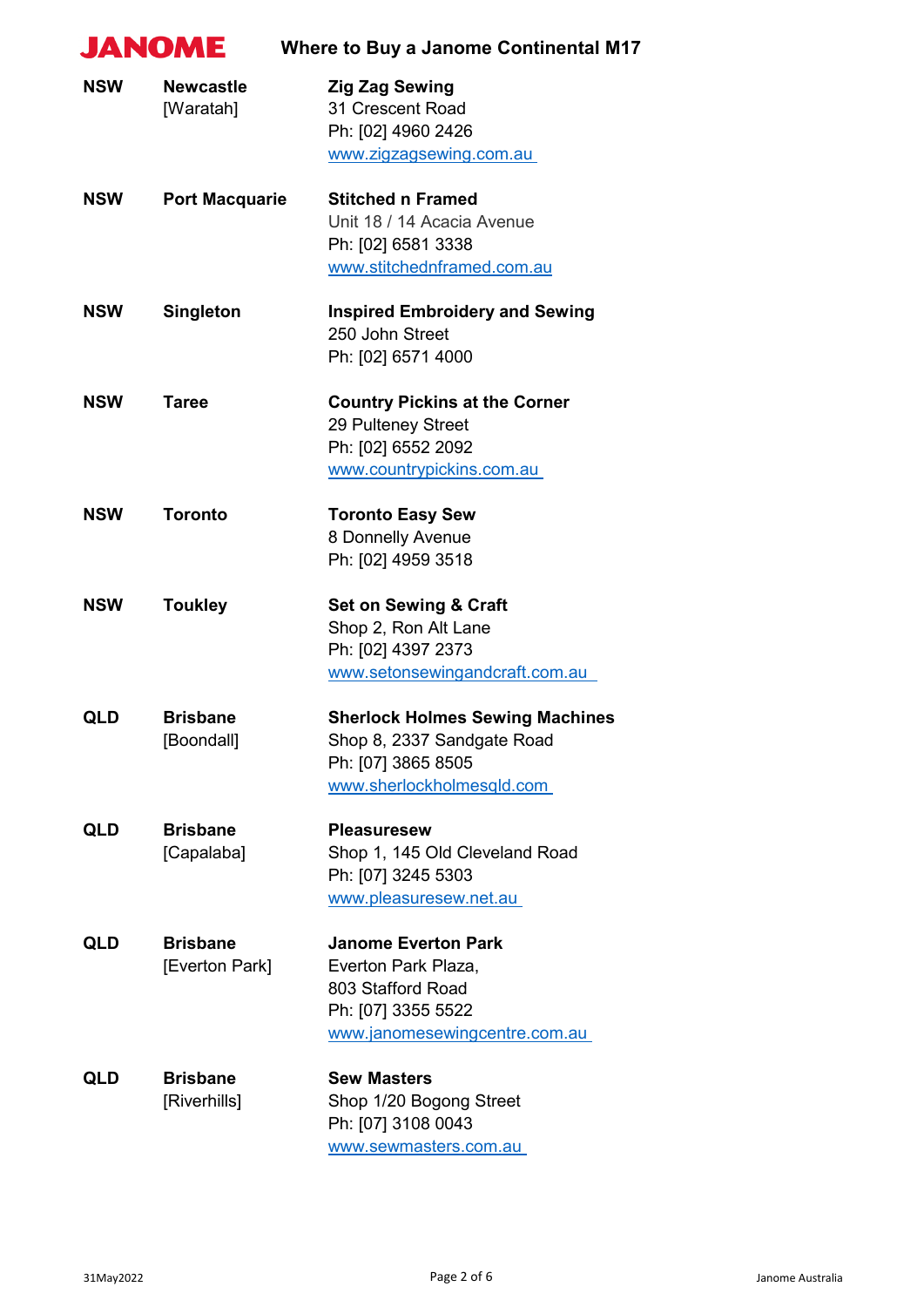|            | <b>JANOME</b>                    | <b>Where to Buy a Janome Continental M17</b>                                                                                                           |
|------------|----------------------------------|--------------------------------------------------------------------------------------------------------------------------------------------------------|
| <b>QLD</b> | <b>Brisbane</b><br>[Strathpine]  | <b>Stumers Sewing Centre</b><br>Shop 1, 326 Gympie Road<br>Ph: [07] 3205 5388<br>www.stumerssewingcentre.com.au                                        |
| <b>QLD</b> | <b>Brisbane</b><br>[Tingalpa]    | <b>River City Sewing Machine Centre</b><br>Unit 7, Tingalpa Trade Centre<br>308 New Cleveland Road<br>Ph: [07] 3393 5575<br>www.rivercitysewing.com.au |
| <b>QLD</b> | <b>Cairns</b><br>[Manunda]       | <b>Cairns Sewing Centre</b><br>Shop 2, 25 Anderson Street<br>Ph: [07] 4051 2145<br>cairnssewingcentre@outlook.com                                      |
| <b>QLD</b> | <b>Gold Coast</b><br>[Nerang]    | <b>Fabric Frenzy</b><br>2/24 Spencer Road<br>Ph: [07] 5596 4133<br>www.fabricfrenzy.com.au                                                             |
| <b>QLD</b> | <b>Hervey Bay</b><br>[Pialba]    | <b>Morgan Sewing Centre</b><br>Shop 2 Melory Place<br>53 Torquay Road<br>Ph: [07] 4124 4420<br>www.morgansewingcentre.com                              |
| <b>QLD</b> | <b>Mackay</b>                    | <b>Mackay Sewing &amp; Craft Centre</b><br>Shop 9, 106-119 Nebo Road<br>Ph: [07] 4911 4164                                                             |
| <b>QLD</b> | Toowoomba                        | <b>Quilt-Craft</b><br>166 Holberton Street<br>Ph: [07] 4633 7639<br>www.quilt-craft.com.au                                                             |
| <b>QLD</b> | Toowoomba                        | <b>Sew Handy</b><br>Shop 11, Northlands Shopping Centre,<br>8 Hume Street<br>Ph: [07] 4632 1257<br>www.sewhandy.com.au                                 |
| <b>QLD</b> | <b>Townsville</b>                | Janome Townsville / Olive Branch Quilts<br>Shop A, 263 Charters Towers Road<br>Ph: [07] 4755 2336<br>www.olivebranchquilts.com.au                      |
| <b>SA</b>  | <b>Adelaide</b><br>[Albert Park] | <b>Sew Focus</b><br>Shop 8, 1064-1066 Old Port Road<br>Ph: [08] 7120 6788<br>www.sewfocus.com.au                                                       |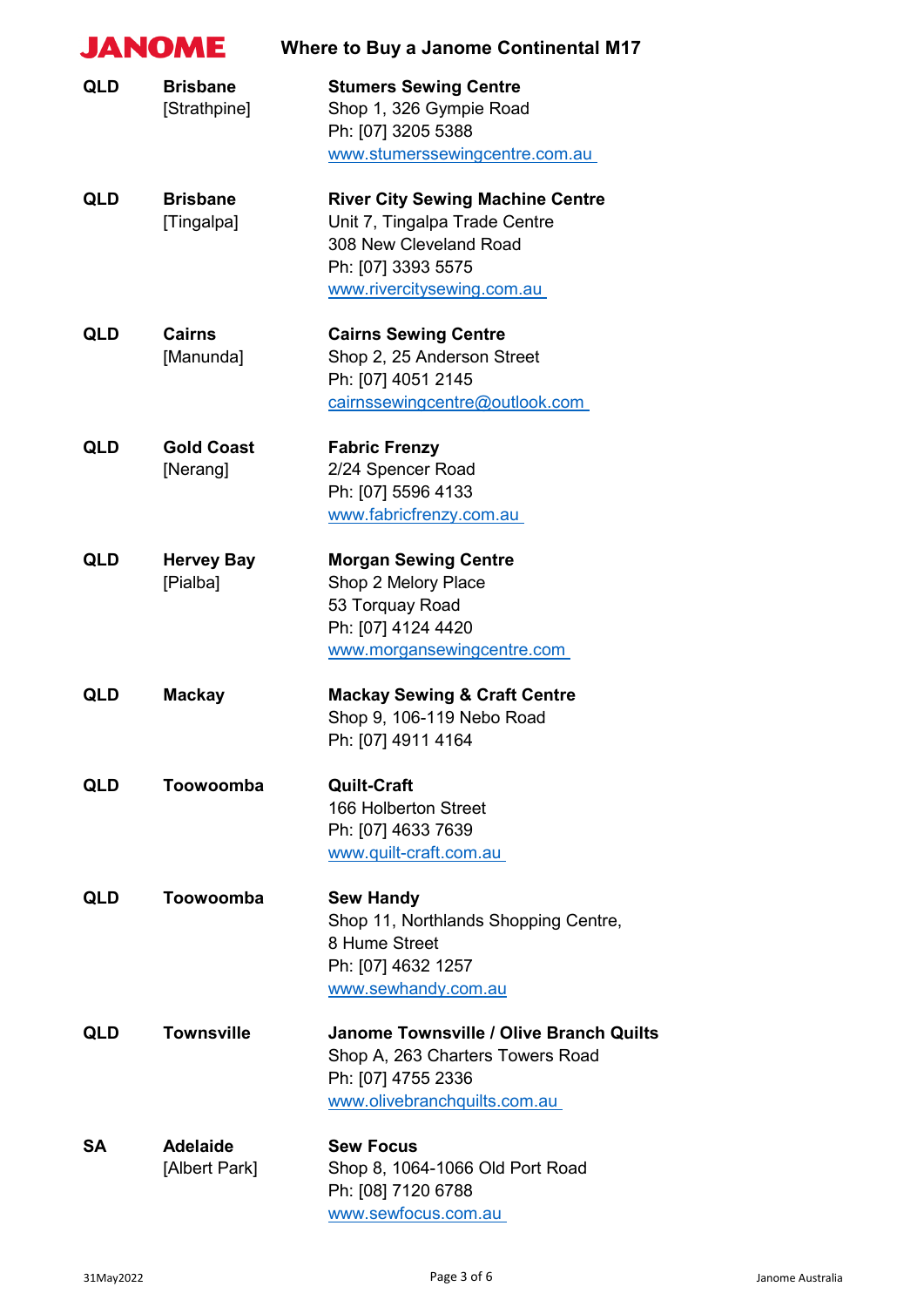| <b>JANOME</b> |                                      | <b>Where to Buy a Janome Continental M17</b>                                                                                                 |
|---------------|--------------------------------------|----------------------------------------------------------------------------------------------------------------------------------------------|
| <b>SA</b>     | <b>Adelaide</b><br>[Ascot Park]      | <b>Adelaide Sewing Centre</b><br>647A Marion Road<br>Ph: [08] 8276 3273<br>www.adelaidesewing.com.au                                         |
| <b>SA</b>     | <b>Adelaide</b><br>[Marion]          | <b>Janome Sewing Solutions</b><br>207B Sturt Road, Seacombe Gardens<br>Ph: [08] 8298 8018<br>www.sewingsolutions.com.au                      |
| <b>SA</b>     | <b>Adelaide</b><br>[Windsor Gardens] | <b>Homecraft Sewing Centre</b><br>394 North East Road<br>Ph: [08] 8261 5588<br>homecraft@chariot.net.au                                      |
| SA            | Gawler                               | <b>Kornacraft Sewing Centre</b><br>108 Murray Street<br>Ph: [08] 8522 3246<br>www.kornacraft.com.au                                          |
| <b>SA</b>     | <b>Whyalla</b>                       | <b>Pretty Country Things</b><br>19 Patterson Street<br>Ph: [08] 8644 1297                                                                    |
| <b>TAS</b>    | <b>Devonport</b>                     | <b>Stewart's Sewing Centre</b><br>23 Hillcrest Road<br>Ph: [03] 6424 5440<br>www.stewartsewingmachines.com.au                                |
| TAS           | <b>Hobart</b>                        | <b>Easysew</b><br><b>122A Elizabeth Street</b><br>Ph: [03] 6234 5616<br>www.easysewhobart.com                                                |
| <b>VIC</b>    | <b>Ballarat</b>                      | <b>Statewide Sewing Centre</b><br><b>Inside Cark Rubber</b><br>65 Mair Street East<br>Ph: [03] 5333 2877<br>www.statewidesewingcentre.com.au |
| <b>VIC</b>    | <b>Baxter</b>                        | Sewing Bee Café<br>80 Baxter-Tooradin Road<br>Ph: [03] 5971 5737<br>www.sewingbeecafe.com.au                                                 |
| <b>VIC</b>    | <b>Bendigo</b>                       | <b>Statewide Sewing Superstore</b><br>12 High Street<br>Ph: [03] 5441 2553<br>www.statewidesewingmachines.com.au                             |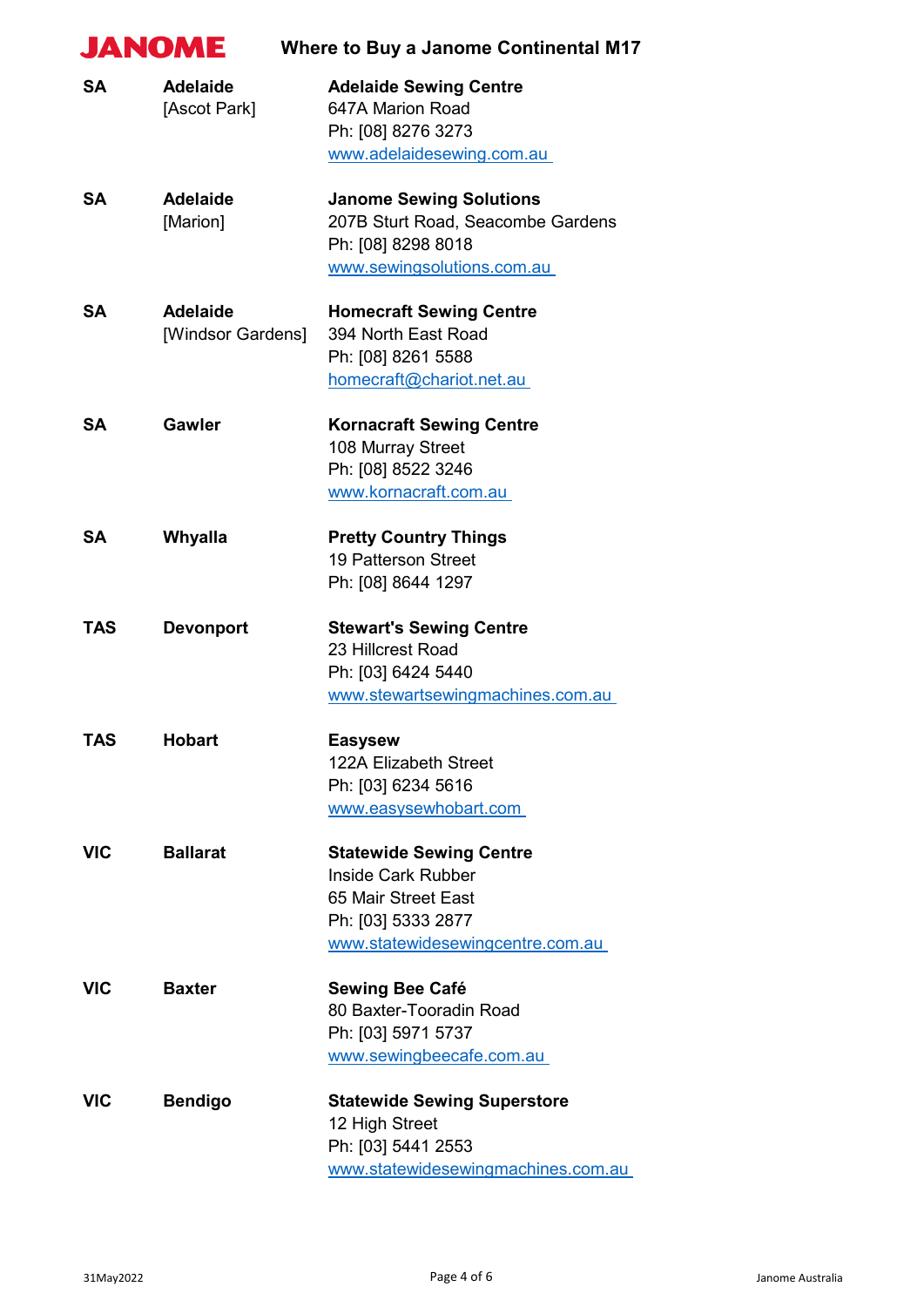|            | <b>JANOME</b>                      | <b>Where to Buy a Janome Continental M17</b>                                                                         |
|------------|------------------------------------|----------------------------------------------------------------------------------------------------------------------|
| <b>VIC</b> | Geelong [south]                    | <b>Bellarine Sewing Centre</b><br>395-399 Moorabool Street<br>Ph: [03] 5221 3034<br>www.bellarinesewingcentre.com.au |
| <b>VIC</b> | <b>Melbourne</b><br>[Coburg]       | <b>Statewide Sewing Centre</b><br>390 Sydney Road<br>Ph: [03] 9354 1936<br>www.statewidesewingcentre.com.au          |
| <b>VIC</b> | <b>Melbourne</b><br>[Mitcham]      | <b>Craft &amp; Sewing Centre</b><br>Unit 6/25-39 Cook Road<br>Ph: [03] 8838 8689<br>www.craftandsewingcentre.com.au  |
| <b>VIC</b> | <b>Melbourne</b><br>[Moonee Ponds] | <b>Moonee Ponds Sewing</b><br>44 Pascoe Vale Road<br>Ph: [03] 9370 8695<br>www.mooneepondssewing.com                 |
| <b>VIC</b> | <b>Shepparton</b>                  | <b>Shepparton Sewing Centre</b><br>36 Benalla Road<br>Ph: [03] 5821 2000<br>www.sheppartonsewing.com.au              |
| <b>VIC</b> | <b>Wandin North</b>                | <b>Yarra Valley Quilt Yarn &amp; Sew</b><br>382 Warburton Highway<br>Ph: [03] 5964 3592<br>www.quiltyarmsew.com.au   |
| <b>WA</b>  | <b>Bunbury</b>                     | <b>Trish Lang's Sewing Centre</b><br>Shop 7, Harvey Norman Centre,<br>Sandridge Road<br>Ph: [08] 9792 4111           |
| <b>WA</b>  | <b>Esperance</b>                   | <b>Just One More Stitch</b><br>1-5/88 Demster Street<br>Ph: [08] 9071 3355<br>www.justonemorestitch.com.au           |
| <b>WA</b>  | <b>Mandurah</b>                    | <b>Sew Connected</b><br>Shop 3, 9 Gordon Road<br>Ph: [08] 9534 7188                                                  |
| <b>WA</b>  | <b>Perth</b><br>[Armadale]         | <b>Sewing World</b><br>28 Commerce Avenue<br>Ph: 0426 975 805<br>www.kraftdaze.com.au                                |